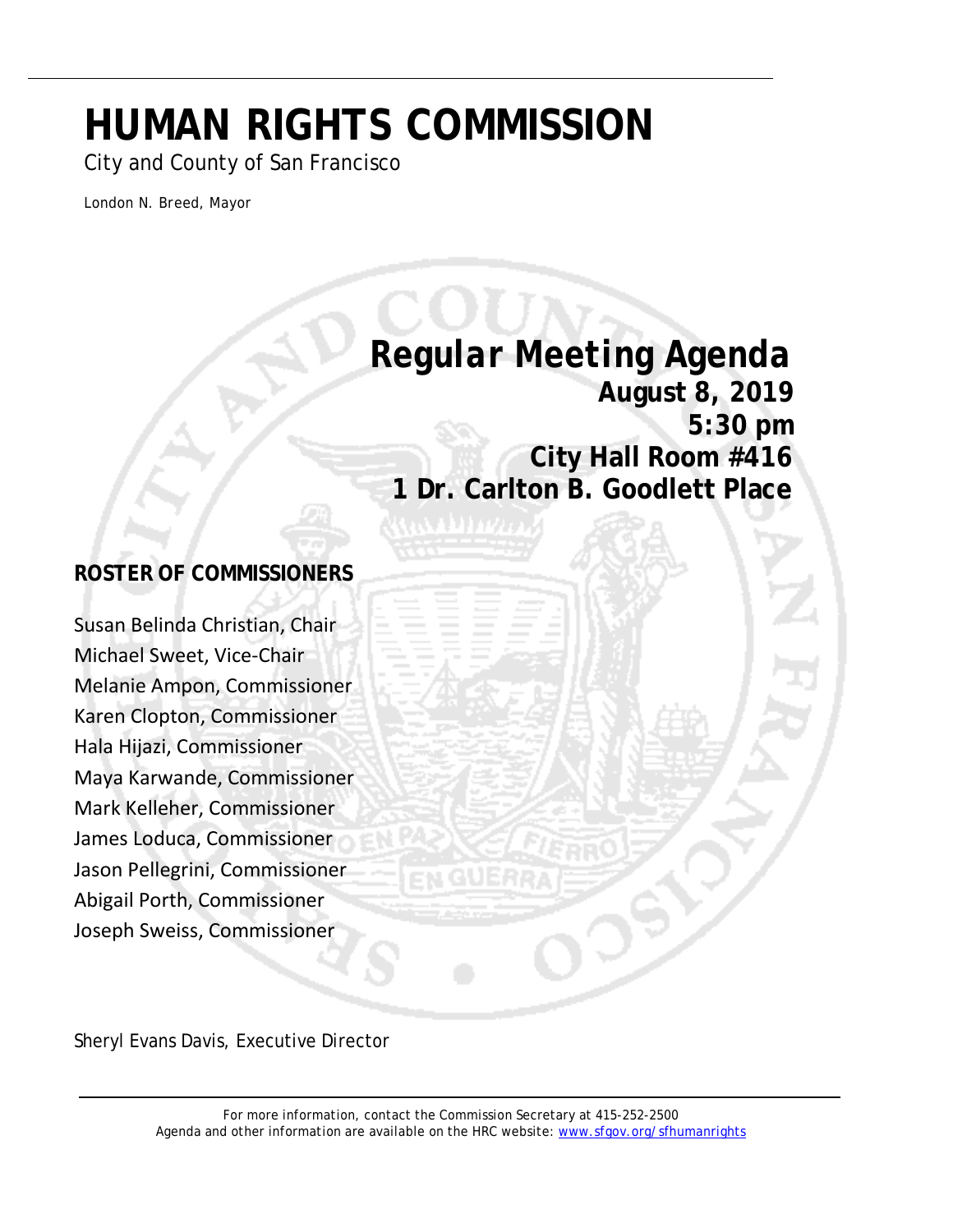## **Order of Business**

1. **Call to Order and Roll Call of Commissioners**

#### **PUBLIC COMMENT ON ITEMS NOT ON THE AGENDA**

 *Members of the public may address the Commission on matters that are within the Commission's jurisdiction and are not on today's agenda.*

## **Approval of Minutes**

- 2. **Adoption of Minutes dated May 9, 2019** Discussion Item/Action Item **PUBLIC COMMENT**
- 3. **Adoption of Minutes dated July 11, 2019** Discussion Item/Action Item **PUBLIC COMMENT**

## **Regular Business**

- 4. **Welcome New Commissioner: James Loduca** Discussion Item PUBLIC COMMENT
- 5. **Review and Possible Adoption of Revisions to Commission Bylaw Concerning Advisory Committees** *Presenters*: Commissioners Melanie Ampon, Mark Kelleher and Joseph Sweiss

Discussion Item/Action Item **PUBLIC COMMENT**

#### 6. **Chair's Report**

Discussion Item

- o Confronting Historical and Contemporary Manifestations of White Supremacist Ideology and White Nationalism: Violence, Structural Inequality and Terrorism
- o Addressing Legislative Acts Attacking Women's Reproductive Rights

#### **PUBLIC COMMENT**

7. **Commissioners' Activities in the Community:**

*This is an opportunity for Commissioners to report back to the Commission on work they are doing within San Francisco communities.* Discussion Item **PUBLIC COMMENT**

8. **Matters of Interest for Possible Inclusion on Future Agendas**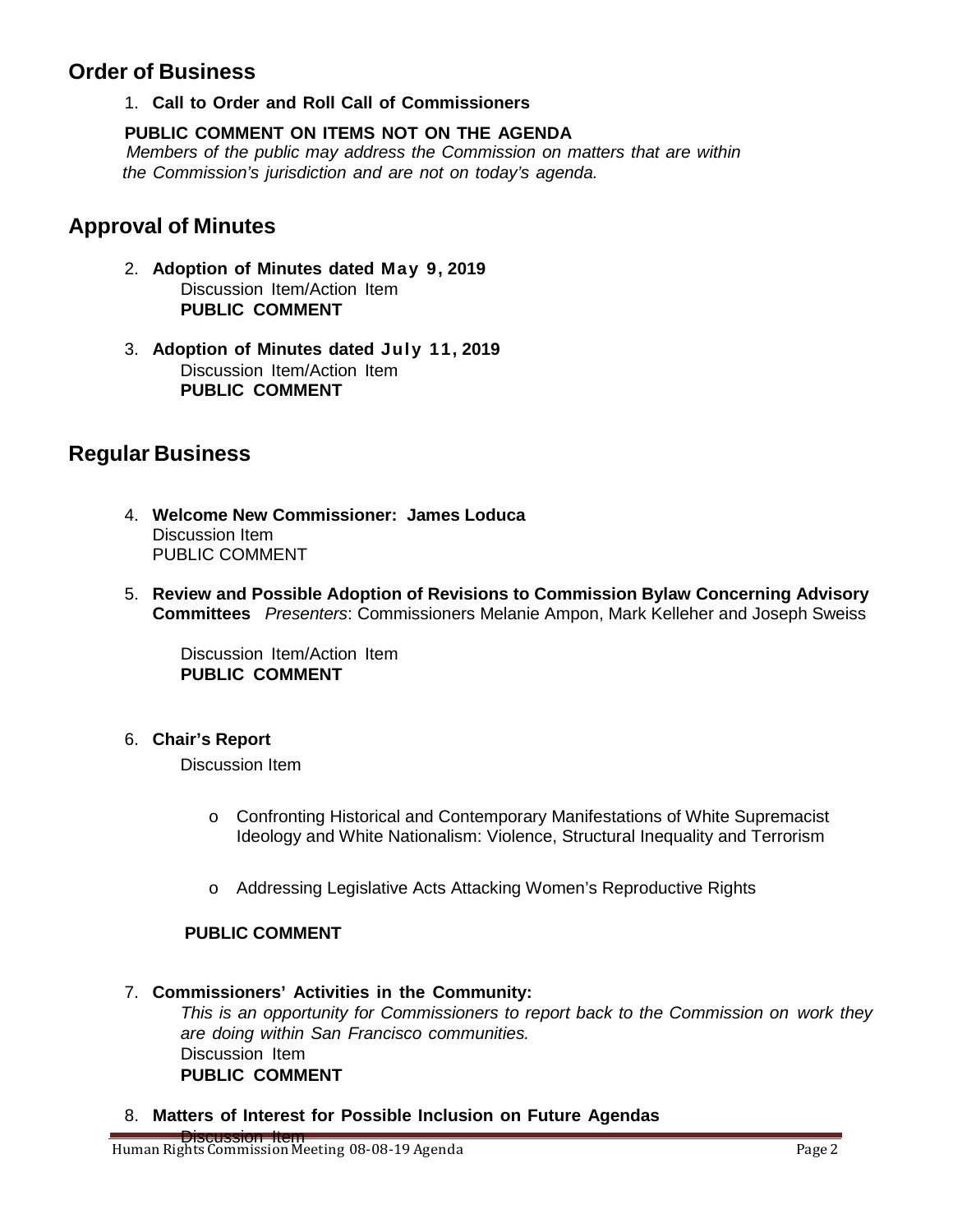#### 9. **Adjournment**

**PLEASE NOTE: The San Francisco Human Rights Commission generally holds regular meetings the 2nd and 4th Thursday of the month, except in July and August when there is only one meeting. If you have any questions, please contact Commission Staff at 415-252-2500 or via e-mail HRC.Info@sfgov.org or check our website for meeting dates and notices.**

#### **KNOW YOUR RIGHTS UNDER THE SUNSHINE ORDINANCE**

Government's duty is to serve the public, reaching its decisions in full view of the public. Commissions, boards, councils, and other agencies of the City and County exist to conduct the people's business. This ordinance assures that deliberations are conducted before the people and that City operations are open to the people's review. For information on your rights under the Sunshine Ordinance (Chapters 67 of the San Francisco Administrative Code) or to report a violation of the ordinance, please contact: Sunshine Ordinance Task Force Administrator

> City Hall – Room 244 1 Dr. Carlton B. Goodlett Place San Francisco, CA 94102-4683 415-554-7724 (Office); 415-554-7854 (Fax) / E-mail: [SOTF@sfgov.org](mailto:SOTF@sfgov.org)

Copies of the Sunshine Ordinance can be obtained from the Clerk of the Sunshine Task Force, the San Francisco Public Library and on the City's website at www.sfgov.org. Copies of explanatory documents are available to the public online a[t http://www.sfbos.org/sunshine](http://www.sfgov.org/sunshine) or, upon request to the Commission Secretary, at the above address or phone number.

#### **ACCESSIBLE MEETING POLICY**

Per the American Disabilities Act and the Language Access Ordinance, Chinese, Spanish, and/or American Sign Language interpreters will be available upon request. Additionally, every effort will be made to provide a sound enhancement system, meeting materials in alternative formats, and/or a reader. Minutes may be translated after they have been adopted by the Commission. For all these requests, please contact the Commission Secretary at least 48 hours before the meeting at 415-252-2500. Late requests will be honored if possible. The hearing room is wheelchair accessible.

#### **DISABILITY ACCESS**

The Human Rights Commission meeting will be held in Room 416 at City Hall, 1 Dr. Carlton B. Goodlett Place, San Francisco. The meeting location is between Grove and McAllister Streets and is wheelchair accessible. The closet BART and Muni Metro Station is Civic Center, about three blocks from the meeting location. Accessible Muni lines nearest the meeting location are: 47 Downtown Loop, 49 Van Ness-Mission, F-Market & Muni Metro (Civic Center Station). For more information about Muni accessible services call 415-923- 6142. There is accessible on-street parking available in the vicinity of the meeting location.

In order to assist the City's efforts to accommodate persons with severe allergies, environmental illnesses, multiple chemical sensitivity or related disabilities, attendees at public meetings are reminded that others may be sensitive to various chemical based products. Please help the City accommodate these individuals.

#### **LOBBYIST ORDINANCE**

Individuals and entities that influence or attempt to influence local legislative or administrative action may be required by the San Francisco Lobbyist Ordinance [SF Campaign & Governmental Conduct Code 2.100] to register and report lobbying activity. For more information about the Lobbyist Ordinance, please contact the San Francisco Ethics Commission at 25 Van Ness Avenue, Suite 220, San Francisco, CA 94102, (415) 252-3100, FAX (415) 252-3112, website: sfgov.org/ethics.

#### **MEETINGS AND AGENDAS POLICIES**

Citizens are encouraged to testify at HRC Meetings and/or write letters to the HRC and to its members at 25 Van Ness Avenue, Suite 800, San Francisco, CA 94102. HRC procedures do not permit:

- Persons in the audience to vocally express support or opposition to statements by Commissioners or by other persons testifying;
- Ringing and use of cell phones, pagers and similar sound-producing electronic devices, (Violators may be removed from the meeting room.); and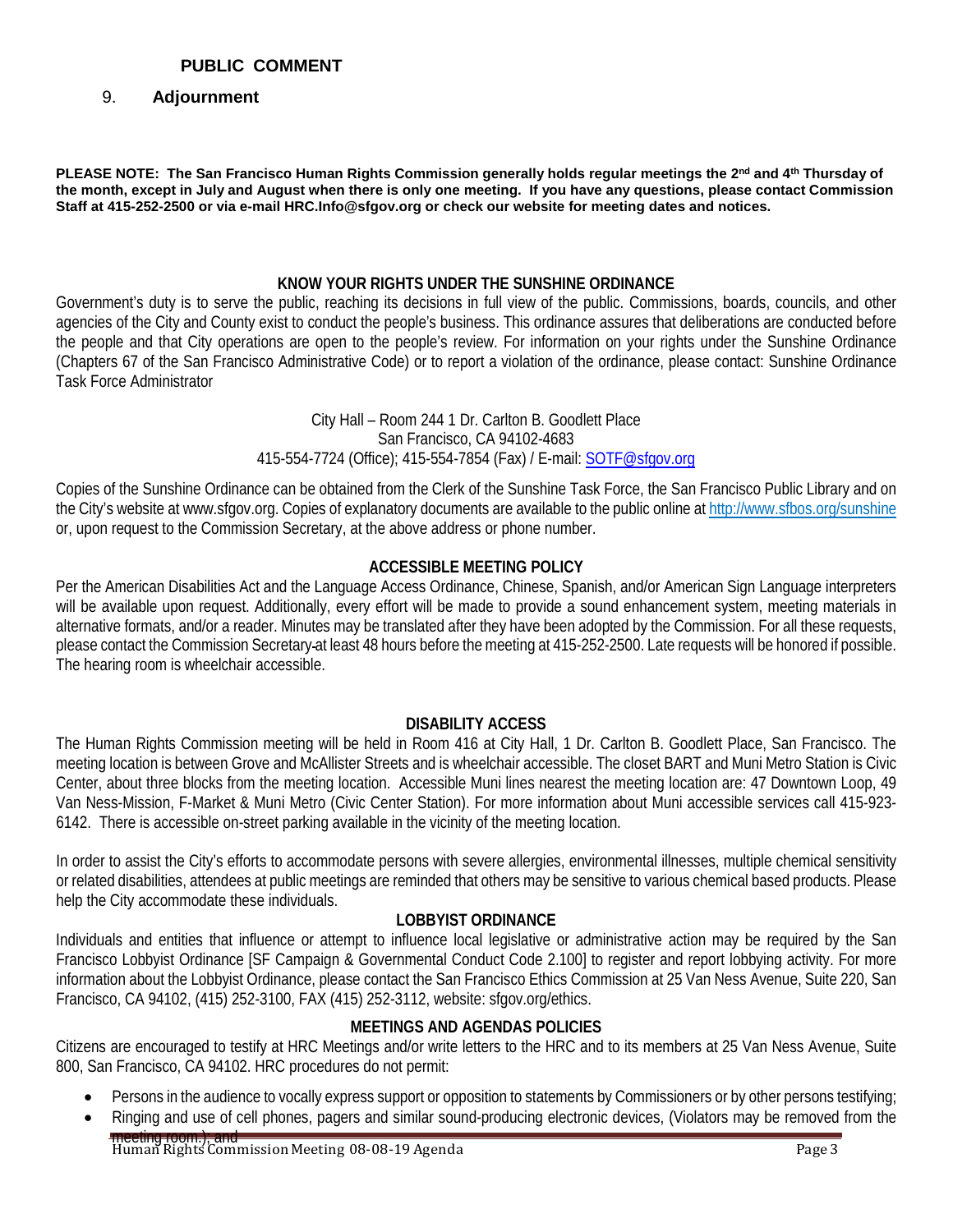• Signs to be brought into the meeting or displayed in the room.

Agendas are available on the internet at [www.sf-hrc.org](http://www.sf-hrc.org/) and at HRC's main office located at 25 Van Ness, Suite 800. Request for language translation at the meeting must be received no later than noon the Friday before the meeting by contacting the Commission Secretary at 415-252-2500.

#### 了解你在陽光政策下的權益

政府的職責是為公眾服務,並在具透明度的情況下作出決策。市及縣政府的委員會,市參事會,議會和其他機構 的存在是為處理民眾的事務。本政策保證一切政務討論都在民眾面前進行,而市政府的運作也公開讓民眾審查。 如果你需要知道你在陽光政策 (Chapter 67 of the San Francisco Administrative Code) 下擁有的權利,或是需要舉報違反 本條例的情況,請聯絡:

陽光政策 專責小組行政官

地址:City Hall – Room 244 1 Dr. Carlton B. Goodlett Place

San Francisco, CA 94102-4683

電話號碼:415-554-7724 ; 傳真號碼415- 554-7854

#### 電子郵箱: SOTF@sfgov.org

陽光政策的複印本可以通過陽光政策專責小組秘書、三藩市公共圖書館、以及市政府網頁www.sfgov.org等途徑索 取。民眾也可以到網頁[http://www.sfbos.org/sunshine](http://www.sfgov.org/sunshine)閱覽有關的解釋文件,或根據以上提供的地址和電話向委員會秘 書索取。

#### 利便参與會議的相關規定

根據美國殘疾人士法案和語言服務條例,中文、西班牙語、和/或美國手語翻譯人員在收到要求後會提供翻譯服 務。另外,我們將盡力滿足增強會議中音響系統的不同要求。同時也將會提供不同格式的會議資料, 和/或者提 供閱讀器。翻譯版本的會議記錄可在委員會通過後提供。上述的要求,請於會議前最少48小時致電415-252-2500向 委員會秘書提出。逾期提出的請求,若可能的話,亦會被考慮接納。聽證室設有輪椅通道。

#### 殘障通路

人權委員會會議將在 Dr. Carlton B. Goodlett Place 市政廳的416室召開。會議地點位於Grove街和McAllister街之間,並設 有殘障人士通道。最靠近會議地點的捷運及城市輕軌列車站是市政中心站(Civic Center), 該站大約距離會議地點 三個街口。駛經鄰近會議地點的公車路線包括: 47號市政中心循環線、 49號Van Ness街-米慎街循環線、F-市場街 線及城市輕軌列車線 (市政中心站- Civic Center) 。如欲查詢更多有關公車服務的資訊,請致電415-923-6142。另外, 在會議地點附近街道設會有泊車位。

市政府會致力關注有嚴重過敏、因環境產生不適、或對多種化學物質敏感的病患者,以及有相關殘疾的人士。請 與會者協助市政府照顧這些個別人士的需要。

#### 遊說者法令

依據「三藩市遊說者法令」 (SF Campaign & Governmental Conduct Code 2.100) 能影響或欲影響本地立法或行政的人 士或團體可能需要註冊,並報告其遊說行為。如需更多有關遊說者法令的資訊,請聯絡位於 Van Ness 街25號 220 室的三藩市道德委員會, 電話號碼:415-252-3100, 傳真號碼 415-252-3112, 網址: sfgov.org/ethics。

會議及議程政策本會鼓勵市民向本會提供證詞,有關證詞可以在人權委員會會議內提出,或透過書面形式遞交 到人權委員會及委員會成員,地址為: Van Ness 街25號 800室,郵區編號 CA 94102。根據人權委員會的規定,將不

- 允許:
- 任何與會人士根據由委員會成員或任何人士所提供的陳述,替他人於會議上作出支持或反對的證詞;
- 使用手機、傳呼機以及類似的發聲電子裝置,以及由上述裝置所發出的聲響。(違者可能會被要求離開會 議室);以及
- 與會人士攜帶任何標語牌或將它們於會議室內展示。

會議的議程可透過網頁www.sf-hrc.org或人權委員會位於VanNess 街25號800室的總辦公室索取。若希望索取翻譯成 不同語言的資料,則須於會議召開前的最近一個星期五的中午前聯絡委員會秘書提出,電話:415-252-2500。

#### **CONOZCA SUS DERECHOS BAJO LA ORDENANZA SUNSHINE**

El deber del Gobierno es servir al público, alcanzando sus decisiones a completa vista del público. Comisiones, juntas, concilios, y otras agencias de la Ciudad y Condado, existen para conducir negocios de la gente. Esta ordenanza asegura que las deliberaciones se lleven a cabo ante la gente y que las operaciones de la ciudad estén abiertas para revisión de la gente. Para obtener información sobre sus